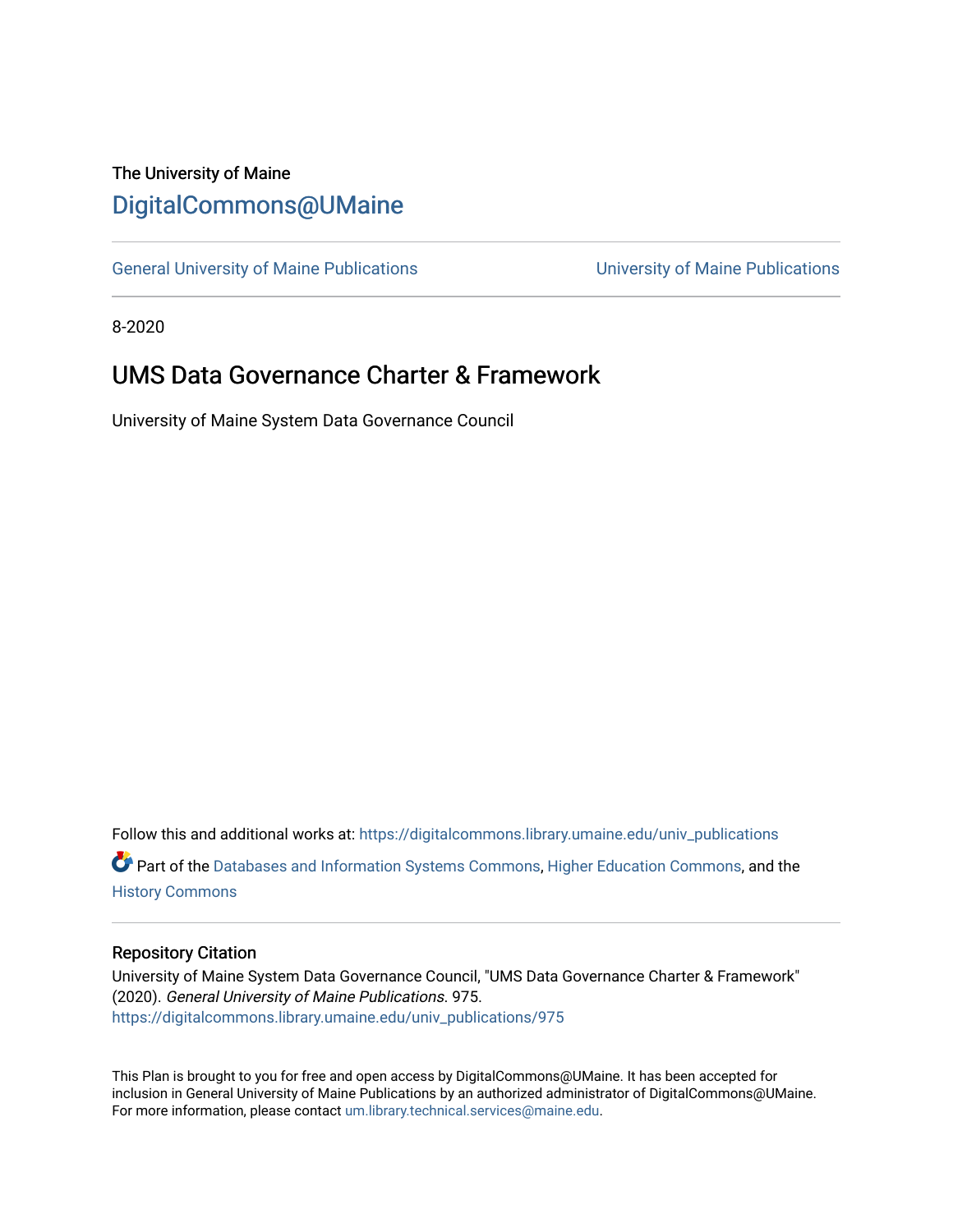

## **UMS Data Governance Charter**

The University of Maine System Data Governance program was launched in 2017 in order to emphasize the importance of data integrity, and to formalize processes related to data management and usage. The program embraces the following vision:

*Data Governance Vision: Data of the University of Maine System (UMS) are system-wide institutional assets that are leveraged to foster a culture of data-informed decisions to benefit all UMS institutions and stakeholders.*

This vision can be achieved through successful implementation of the following mission:

*Data Governance Mission: UMS Data Governance promotes data stewardship and communication to ensure that valid and reliable data are protected and readily accessible to university constituents, internal and external, for ethical use.*

Carrying out the above mission is a complex, ongoing process. As outlined in detail below, and conceptualized in the UMS Data Governance framework (next page), all data governance efforts are built upon a common foundation, philosophy, and values, and are achieved through rigorous data stewardship and communication.

#### **Foundation, Philosophy, and Values:**

- **Foundation: People, Technology, and Architecture:** UMS Data Governance is dependent upon expert, well-trained professionals using robust, appropriate technology and architecture.
- **Philosophy:** UMS data are institutional assets to protect, enhance, and leverage.
- **Values: Transparency, Collaboration, and Responsibility:** These UMS values are crucial to the success of data stewardship and governance efforts.

#### **Data Stewardship Strategic Imperatives:**

- **Compliance & Risk Mitigation:** There is university-wide awareness of, and adherence to, regulatory issues.
- **Security & Access:** Measures are taken to ensure data are appropriately protected and available.
- **● Integrity & Consistency:** Data are accurate & uniform both across institutions and over time.
- **● Standards & Policies:** Clear expectations exist on how to create, manage, and use data in an effective and ethical way.
- **● Communication:** Regular and open dialogue amongst university communities is the foundation to successful data stewardship activities and data governance leadership.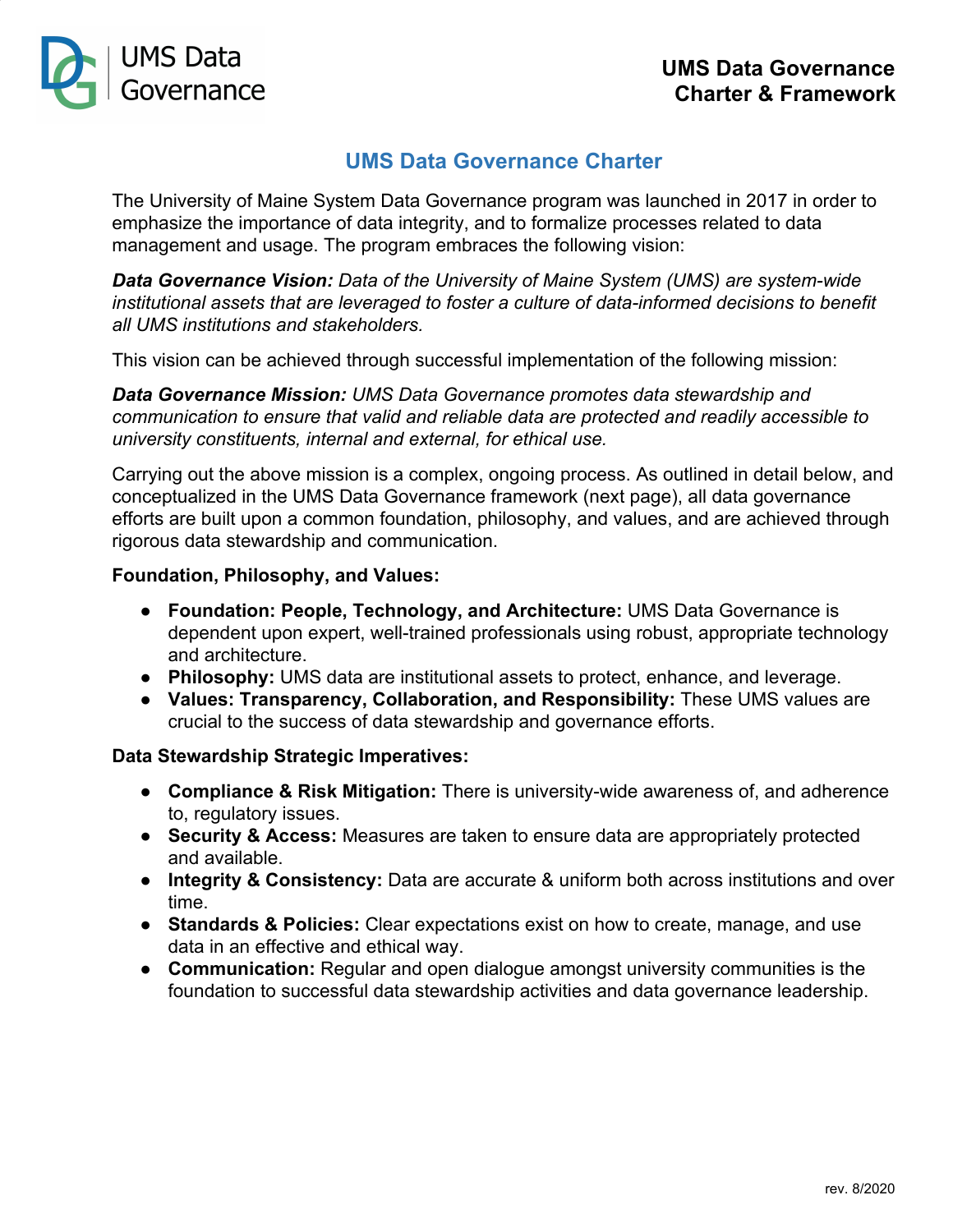

## **UMS Data Governance Framework**

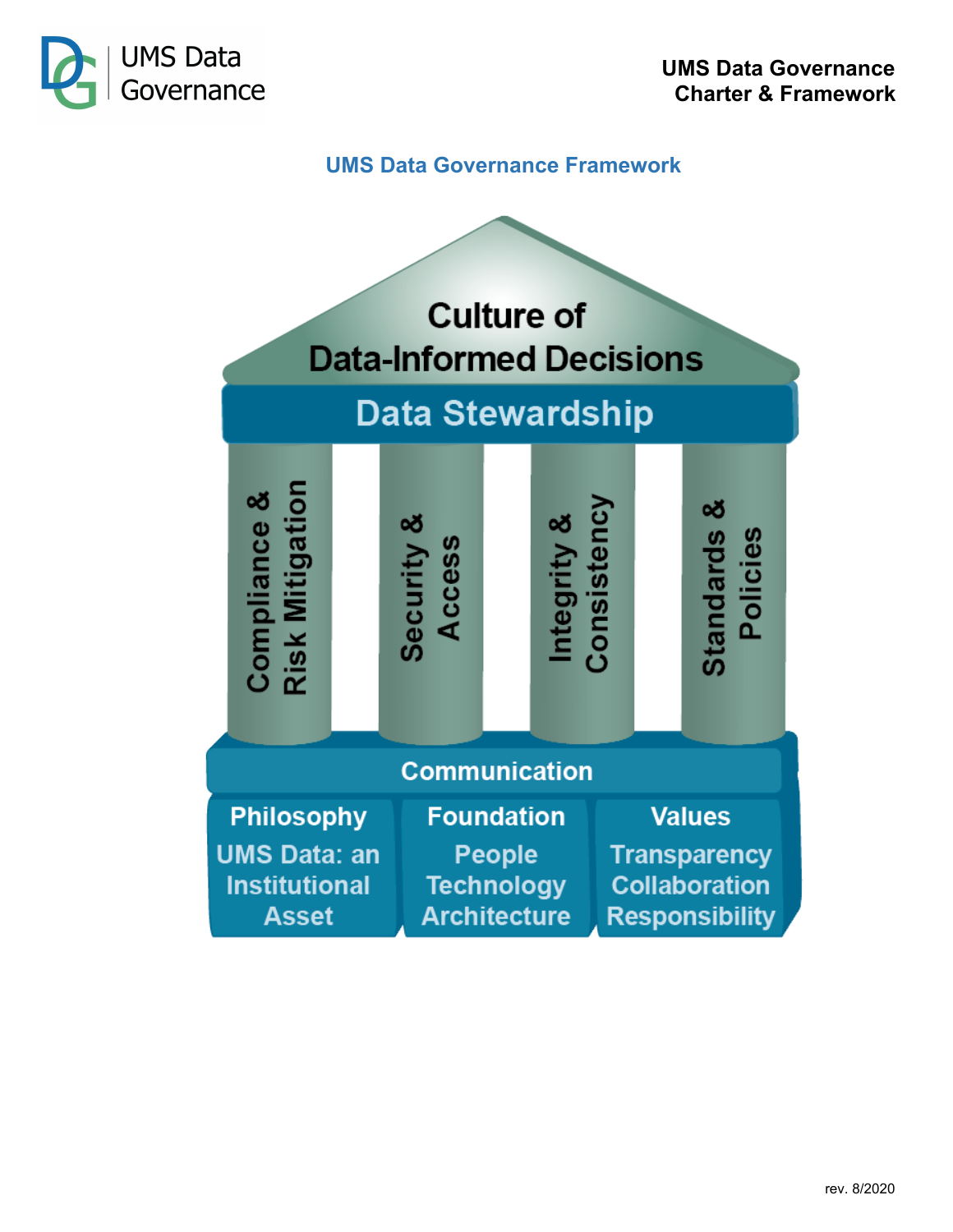

#### **UMS Data Governance Structure**

The committee structure for the UMS Data Governance program was designed to allow our foundational elements—people, technology, and architecture—to engage in data stewardship activities in a manner aligned with our guiding values of transparency, collaboration, and responsibility.

There are two formal groups that comprise the UMS Data Governance structure; the Data Governance Council (DGC) leads the program with input from all campuses and the Data Advisory Committee. The Data Advisory Committee (DAC) provides expert functional area knowledge and enables all universities to collaboratively engage in data stewardship and data governance.

#### **Data Governance Council**

The DGC serves as the executive governing body—reporting to and advising the UMS Chancellor—on issues pertaining to data governance throughout the University of Maine System.

The DGC meets monthly, and is also invited to all DAC meetings, attending the latter as scheduling permits. Additional meetings may be scheduled if proposals require discussion at other points in time. The DGC is currently chaired by the Vice Chancellor for Finance and Administration, and is further comprised of the Vice Chancellor for Academic Affairs, Associate Vice Chancellor for Student Success and Credential Attainment, Chief Information Officer, Associate Vice Chancellor for Academic Affairs, and Director of Institutional Data Management.

#### **Data Advisory Committee**

The DAC is comprised of representatives from across UMS institutions and functional areas who are all stakeholders in UMS data integrity. The committee collects issues, discusses solutions, and recommends policies and procedures regarding the stewardship of UMS data. The DAC forms standing subcommittees for ongoing areas of focus (to date: Communications, and Data Access & Security) as well as temporary workgroups to address individual data issues.

Future appointments to the DAC will be made by the DGC on the basis of nominations from the functional areas represented on the DAC; the DGC may appoint additional members to the DAC as needed. The DGC will appoint a Chair of the DAC (or Co-Chairs) on the basis of nominations from the DAC membership. The DAC is scheduled to meet monthly via videoconferencing, and the DAC Chair(s) may schedule additional meetings when necessary to fulfill the responsibilities of the committee.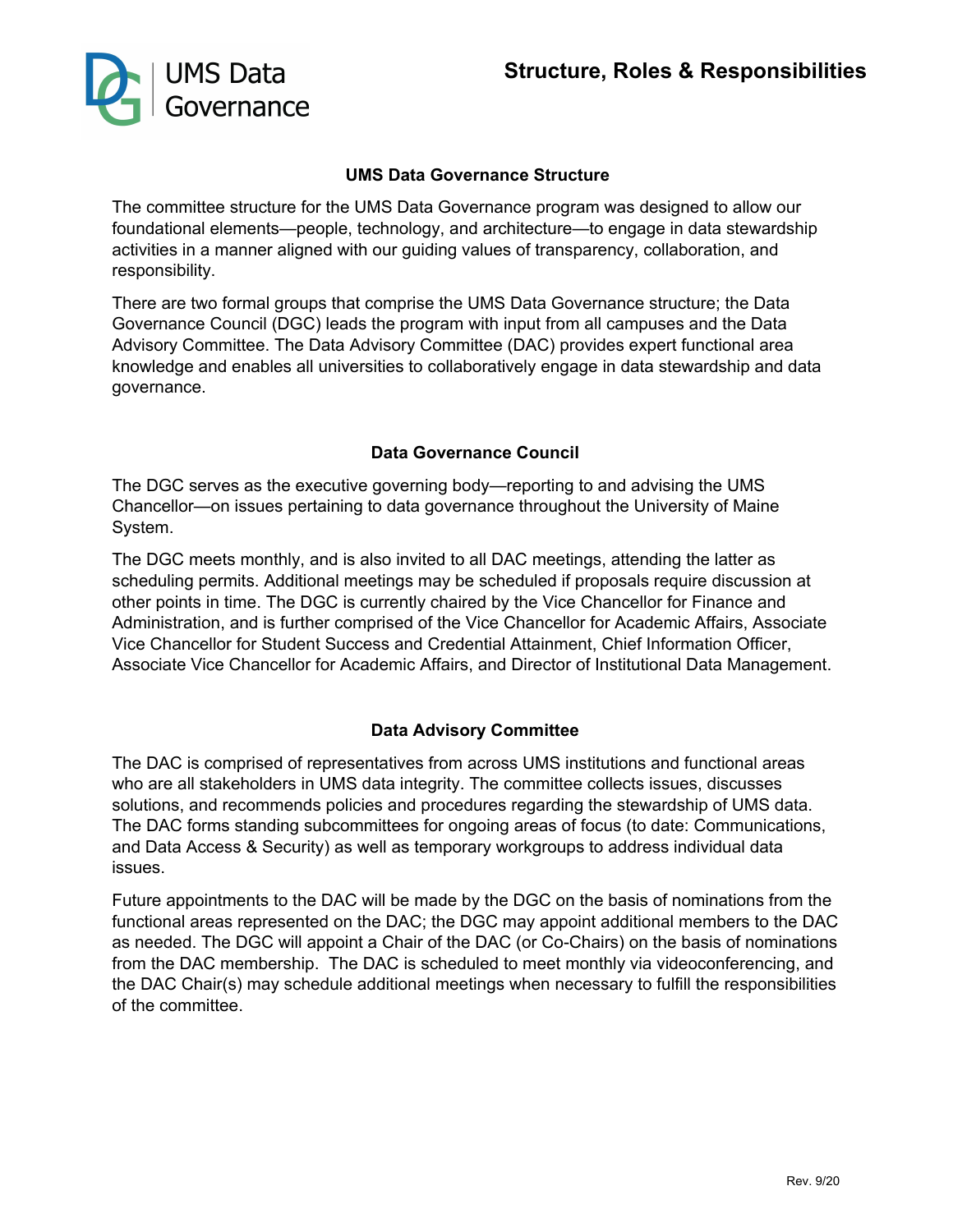

#### **DAC Chair Responsibilities:**

The Chair's primary goal is to facilitate and guide the collaborative actions of the DAC. The Chair's responsibilities include:

- Guiding DAC meetings by recapping prior meeting minutes and ensuring agenda items are discussed or rescheduled
- Checking in with workgroups and standing committees to ensure cohesion and progress
- Presenting DAC proposals to the DGC
- Providing feedback to the DAC and to workgroups from the DGC
- Discussing prioritization and proposed projects with the DGC
- Setting meeting dates for DAC and DGC and sending invitations
- Organizing logistics for in-person meetings
- Creating and communicating meeting agendas and soliciting additional agenda items
- Taking minutes during DAC and DGC meetings, summarizing, and distributing to committee members

#### **DG Communications Manager Responsibilities:**

The Communications Manager coordinates all formal communications of the UMS Data Governance program. Responsibilities include:

- Leading DG Communications Committee
- Designing DG templates to ensure graphics continuity of look and feel
- Managing UMS DG website and YouTube channel
- Leading design and composition of memos, annual report, videos, etc.
- Together with the DAC chair(s), taking minutes during DAC meetings

#### **Data Advisory Committee Member Responsibilities:**

- 1. DAC members attend monthly DAC meetings throughout the year and participate in data governance proposal reviews. Members are responsible for providing their written feedback on proposals as requested (GoogleForm, etc.)
- 2. DAC members are responsible for communicating pertinent issues, concerns, projects, proposals, etc. back to their respective functional areas.
- 3. When opportunities and challenges are discovered, the DAC coordinates with the appropriate functional areas to determine the scope of the improvements, and assesses priorities through broad stakeholder engagement.
- 4. Simple error corrections, retraining, or minor process improvements discovered in (3) above can be made without a proposal to the DGC.
- 5. For more complex opportunities and challenges identified in (3), the DAC forms a workgroup to explore the issue, collaborate with functional area experts, interview stakeholders, and draft a proposal, including proposed solution(s) and implementation plans using available templates. Proposals are submitted to the DAC for discussion during monthly meetings, and are then sent to the DGC. The DGC may provide written feedback, or may request discussion before approving.
- 6. Approved proposals result in a recommended implementation plan and implementation team. To ensure continuity, a member of the issue workgroup should remain with the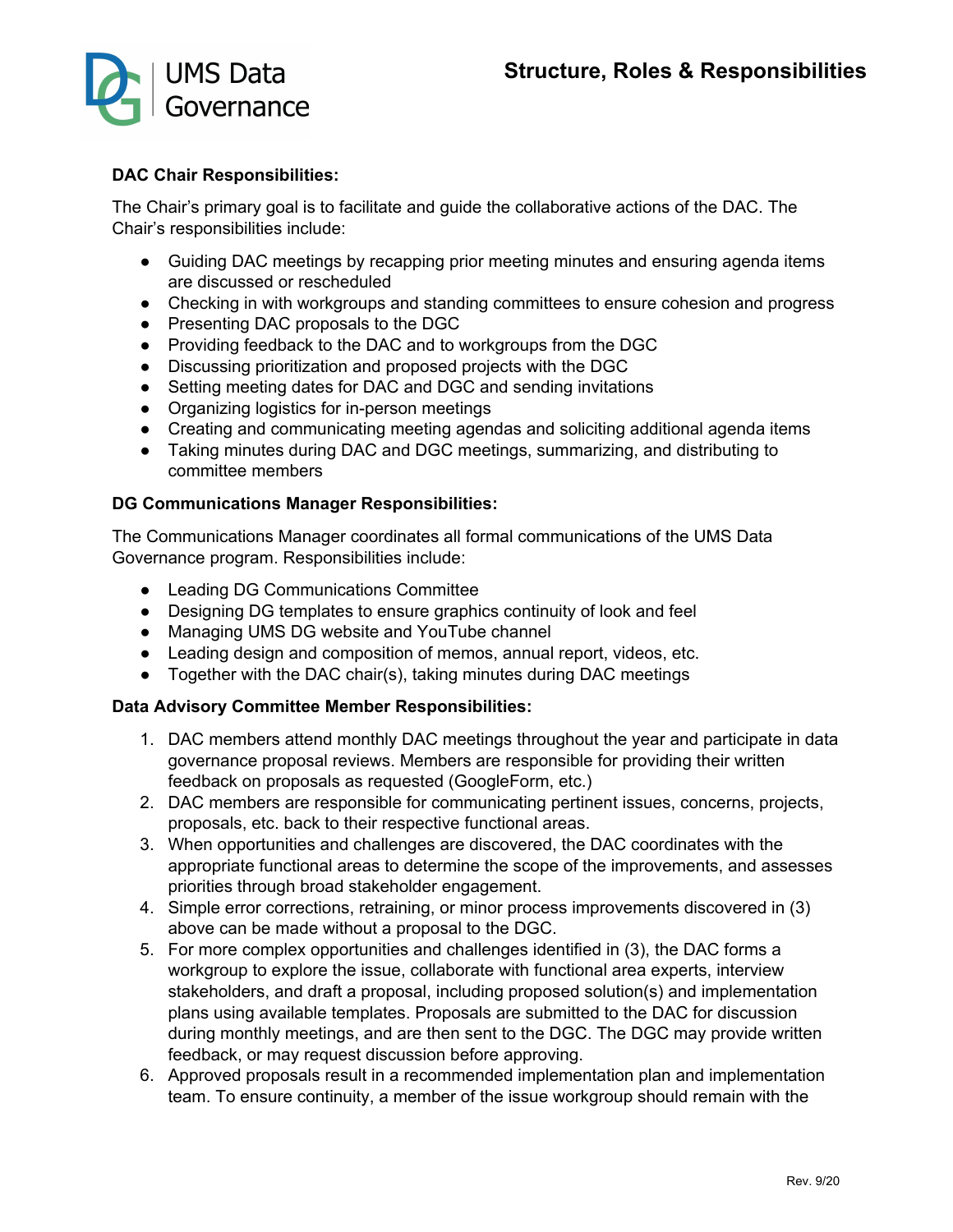

project throughout the implementation phase, serving as a liaison between the functional area, implementation team, and data governance.

- 7. The DAC performs (regular) assessments of UMS data security, standards, processes, storage, and reporting, and will provide the DGC (regular) status reports on their assessments.
- 8. The DAC reviews and approves documentation of data standards (e.g., definitions, code, processes). New or changed standards should be agreed upon by the DAC, and functional areas must be given the opportunity to comment before the change is adopted.

#### **DAC Composition & Functional Area Representation**

The DAC is comprised of representatives from functional areas across the UMS, currently including: Finance, HR, Student Records/Registrar, Academic Affairs, Student Financials/Bursar, Enrollment Management, Financial Aid, Institutional Research, System Wide Advising, Transfer Officers, Information Technology, Facilities, and Advancement/Development. Functional area representatives who serve on the Data Advisory Committee serve as a conduit between data governance and the functional area they represent.

#### **University Functional Area Engagement with Data Governance:**

- 1. The functional areas act as a point of contact for the DAC, and for DAC workgroups, engaged in collaborative problem solving and discussion of issues relating to the data operations within their functional areas.
- 2. Functional areas ensure consistent training is provided to data entry employees.
- 3. Functional areas are responsible for communicating data governance work from within their functional area to their respective university communities.
- 4. Functional areas review, and comment on, changes to the documentation of data standards relating to their areas.
- 5. Functional areas submit nominations to the DGC for appointments to represent their functional areas on the DAC.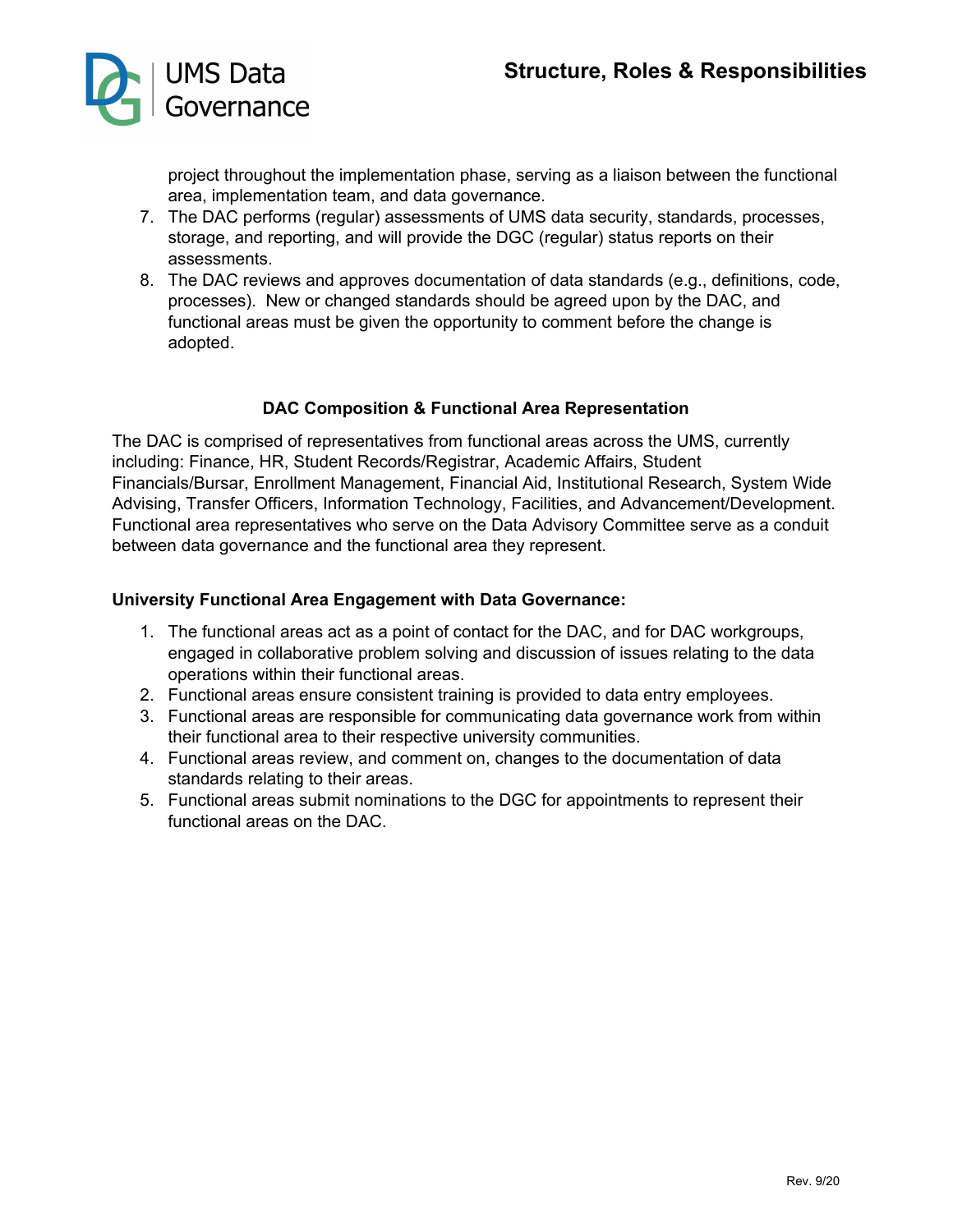# **UMS Data Governance Management**



Data integrity for informed decisions and student success

**Data Governance Dashboard**



[Data](https://gojira.its.maine.edu/confluence/display/DataGov/Data+Cookbook)  **[Dictionary](https://gojira.its.maine.edu/confluence/display/DataGov/Data+Cookbook)** 

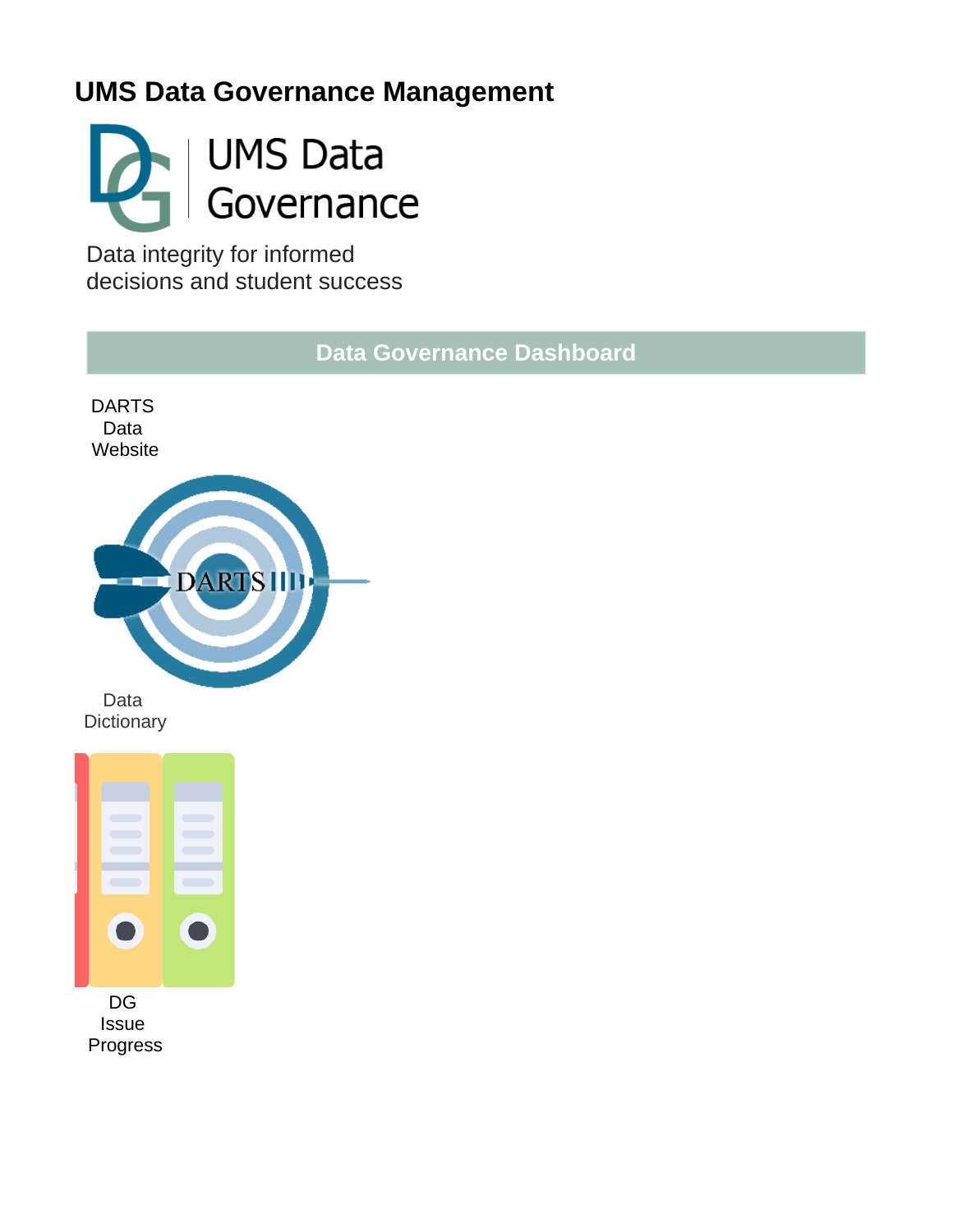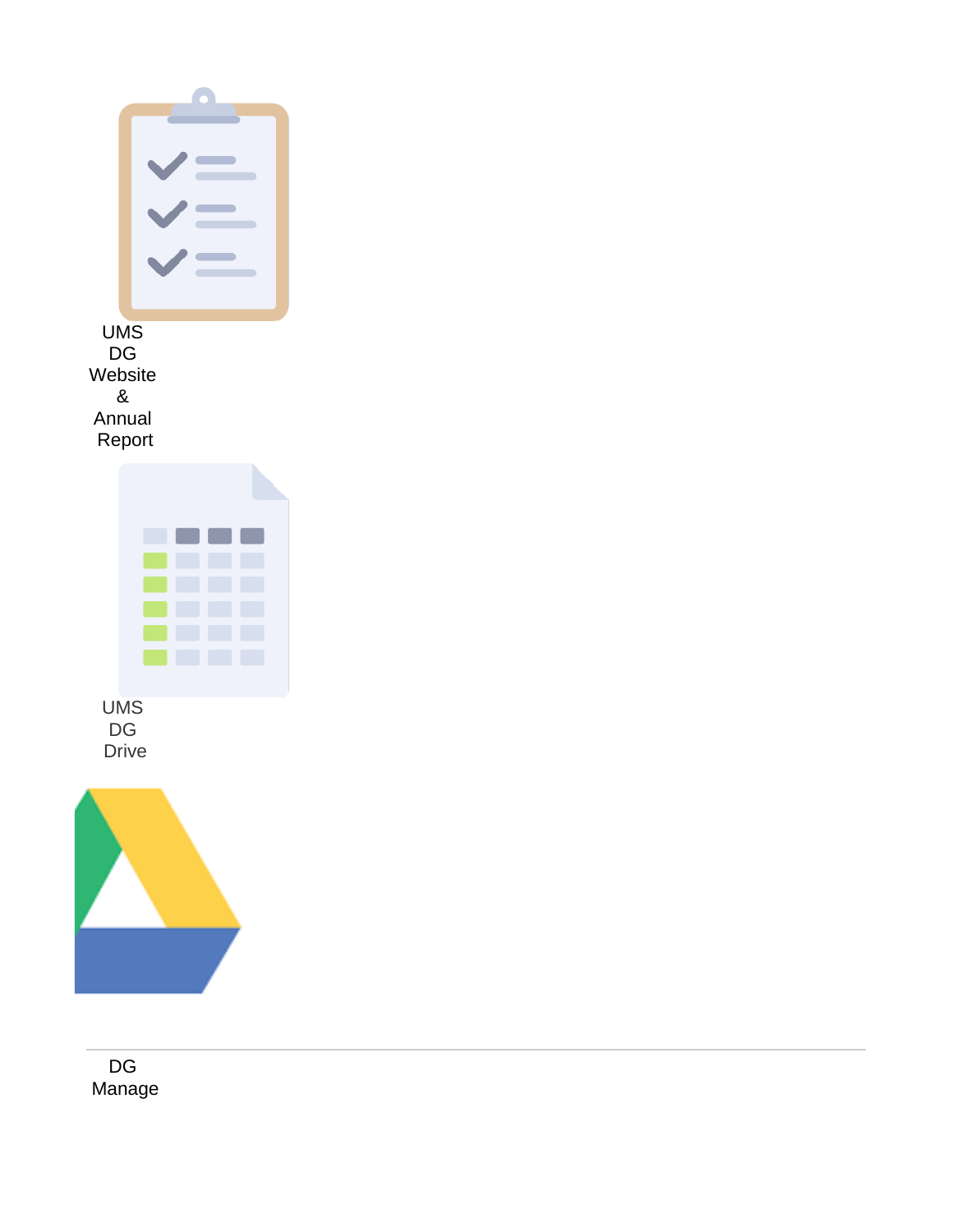[ment](https://gojira.its.maine.edu/confluence/x/TxW1BQ)  [Project](https://gojira.its.maine.edu/confluence/x/TxW1BQ)  [Plan](https://gojira.its.maine.edu/confluence/x/TxW1BQ)



[Framewo](https://gojira.its.maine.edu/confluence/pages/viewpage.action?pageId=95763816) [rk,](https://gojira.its.maine.edu/confluence/pages/viewpage.action?pageId=95763816)  [Processe](https://gojira.its.maine.edu/confluence/pages/viewpage.action?pageId=95763816) [s](https://gojira.its.maine.edu/confluence/pages/viewpage.action?pageId=95763816)  [&](https://gojira.its.maine.edu/confluence/pages/viewpage.action?pageId=95763816)  [Onboardi](https://gojira.its.maine.edu/confluence/pages/viewpage.action?pageId=95763816) [ng](https://gojira.its.maine.edu/confluence/pages/viewpage.action?pageId=95763816) [DG](https://www.youtube.com/channel/UC8eS2TIKvaxuXRAdV-SFgPQ?view_as=subscriber)  [Moments](https://www.youtube.com/channel/UC8eS2TIKvaxuXRAdV-SFgPQ?view_as=subscriber) 

[Channel](https://www.youtube.com/channel/UC8eS2TIKvaxuXRAdV-SFgPQ?view_as=subscriber)



[About](https://gojira.its.maine.edu/confluence/x/1Ti1BQ)  [the DG](https://gojira.its.maine.edu/confluence/x/1Ti1BQ)